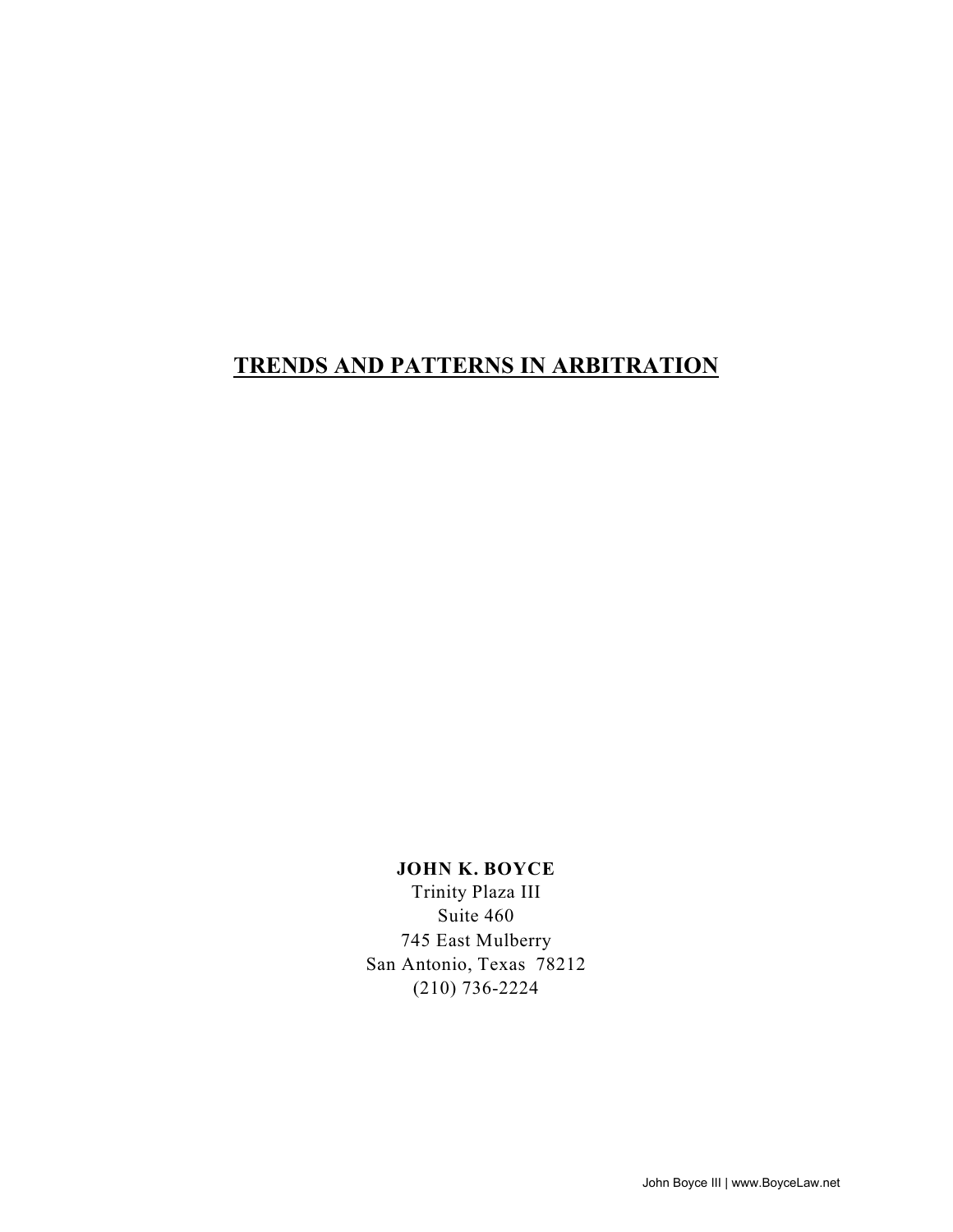# **TABLE OF AUTHORITIES**

| In re Akin, Gump, Strauss, Hauer & Feld, LLP,<br>252 S.W.3d 480 (Tex. App. - Houston [14th Dist.] 2008,                                           |
|---------------------------------------------------------------------------------------------------------------------------------------------------|
| In re American Express Merchants' Litig.,                                                                                                         |
| Aspen Tech., Inc. v. Shasha,<br>253 S.W.3d 857 (Tex. App. — Houston [14th Dist.] 2008,                                                            |
| Cameron Int'l Corp. v. Vetco Gray, Inc.,<br>2009 WL 838177 (Tex. App. — Houston [14th Dist.] Mar. 31,                                             |
| Chandler v. Ford Motor Credit,<br>2009 WL 538401 (Tex. App. - San Antonio Mar. 4, 2009, no pet.)                                                  |
| Citigroup Global Markets, Inc. v. Bacon,                                                                                                          |
| Continental Airlines, Inc. v. Air Line Pilots Ass'n, Int'l,                                                                                       |
| In re Green Tree Servicing, LLC,<br>275 S.W.3d 592 (Tex. App. — Texarkana 2008, orig. proceeding) 12                                              |
| Guzman v. Ugly Duckling Car Sales of Tex., L.L.P.,                                                                                                |
| Haddock v. Quinn,<br>2009 WL 485710 (Tex. App. - Fort Worth Feb. 26, 2009, orig.<br>proceeding and n.p.h.) (not yet released for publication)  14 |
| Hall Street Assoc., L.L.C. v. Mattel, Inc.,                                                                                                       |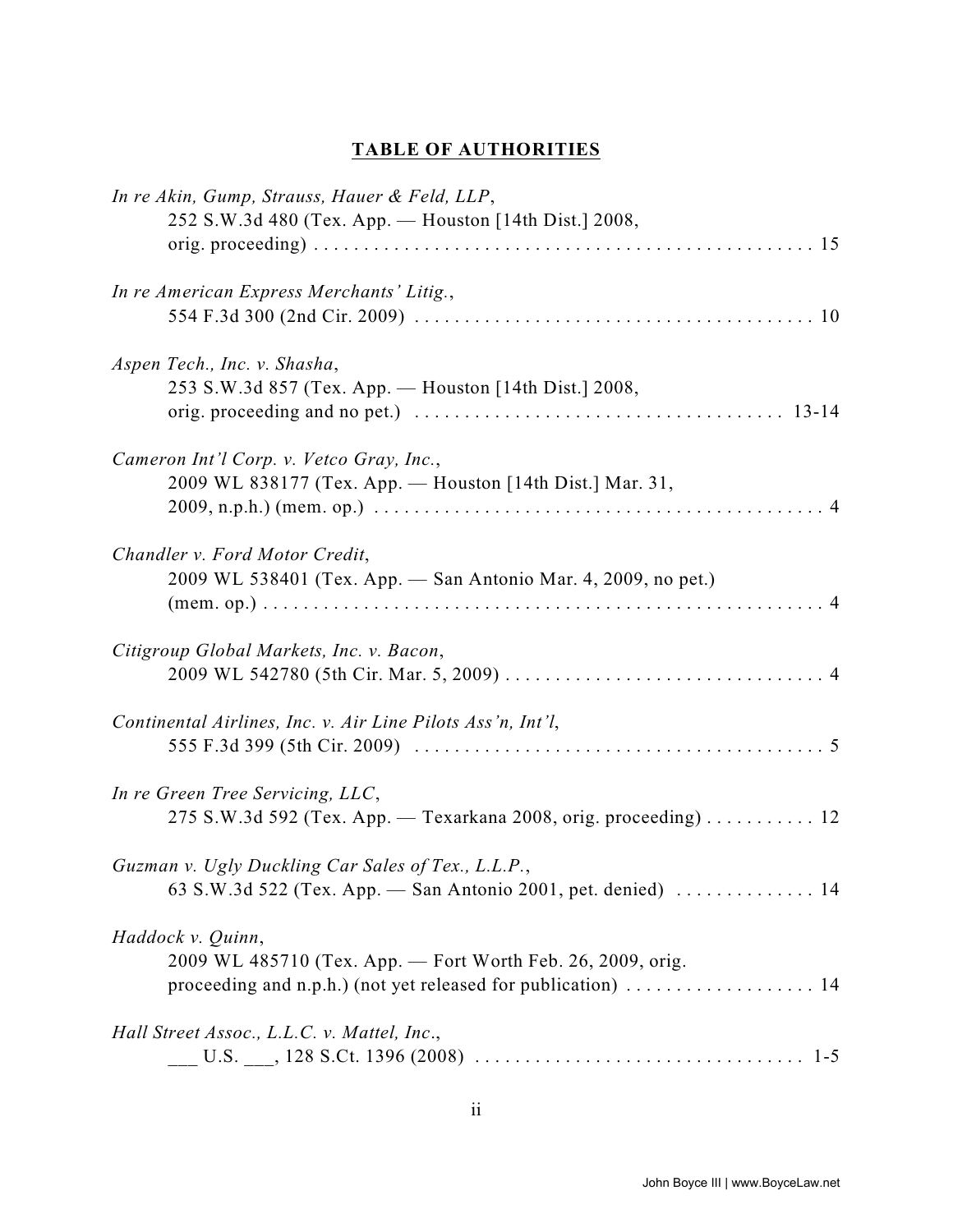| Houston Pipe Line Co. v. O'Connor & Hewitt, Ltd.,<br>269 S.W.3d 90 (Tex. App. - Corpus Christi 2008, orig. proceeding |
|-----------------------------------------------------------------------------------------------------------------------|
|                                                                                                                       |
| Knapp v. Wilson N. Jones Mem. Hosp.,<br>2009 WL 387174 (Tex. App. - Dallas Feb. 19, 2009, n.p.h.)  16                 |
| In re Labatt Food Svc., L.P.,                                                                                         |
| In re NEXT Fin. Gp., Inc.,                                                                                            |
| ODL Svcs., Inc. v. Conocophillips Co.,<br>264 S.W.3d 399 (Tex. App. - Houston [1st Dist.] 2008, orig.                 |
| Perry Homes v. Cull,                                                                                                  |
| In re Poly-America, L.P.,                                                                                             |
| Preston v. Ferrer,                                                                                                    |
| Quinn v. NAFTA Traders, Inc.,<br>257 S.W.3d 795 (Tex. App. - Dallas 2008, pet. granted)  4                            |
| Roehers v. FSI Hldgs., Inc.,                                                                                          |
| Sarofim v. Trust Co. of the $W_{\cdot}$ ,                                                                             |
| Wee Tots Pediatrics, P.A. v. Morohunfola,<br>268 S.W.3d 784 (Tex. App. - Fort Worth 2008, orig. proceeding            |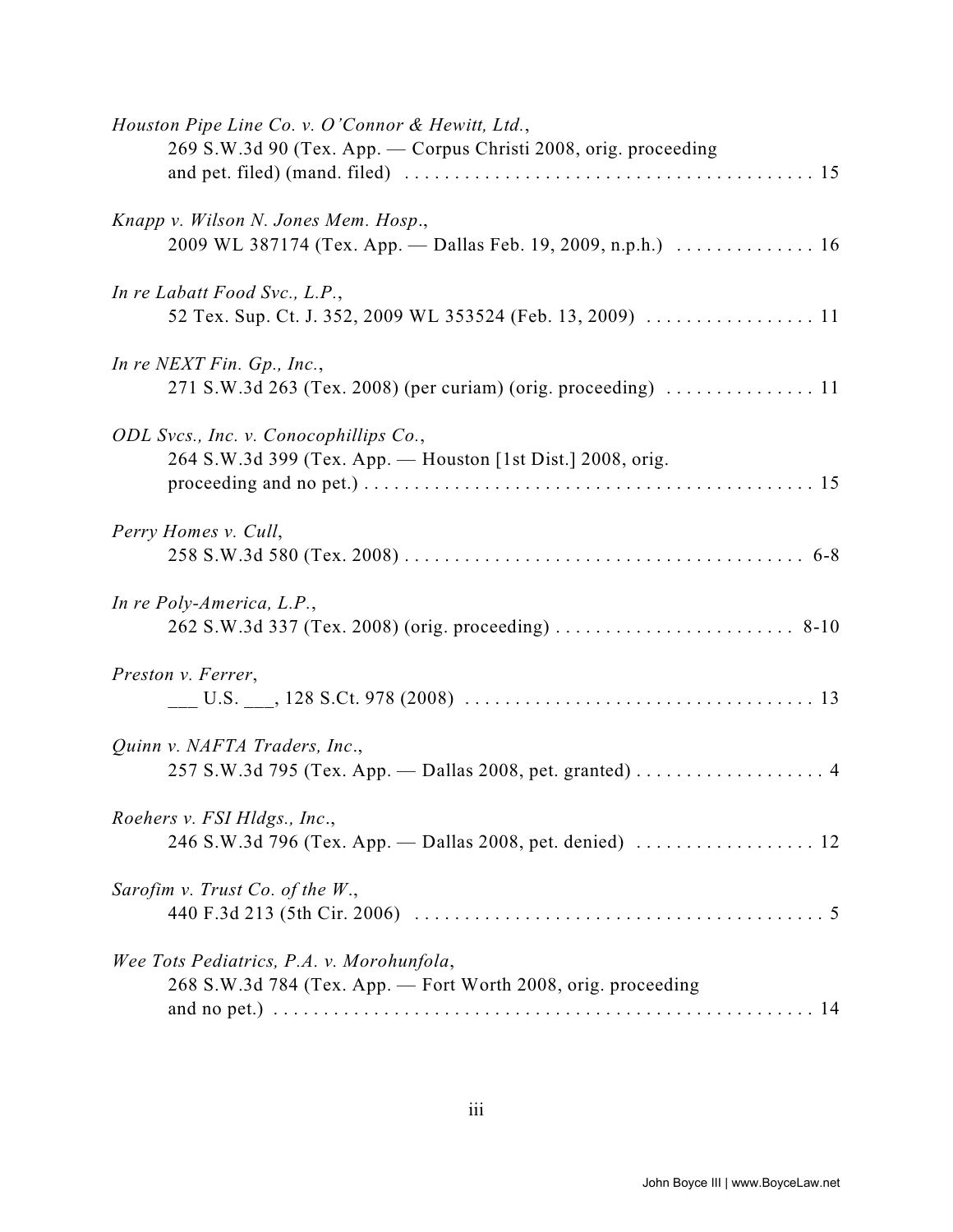# **TABLE OF CONTENTS**

| I.   |                |                                                                                                               |  |  |
|------|----------------|---------------------------------------------------------------------------------------------------------------|--|--|
| II.  |                | Hall Street Associates : An End to Non-Statutory Grounds to Assail                                            |  |  |
|      | A.             |                                                                                                               |  |  |
|      | <b>B.</b>      |                                                                                                               |  |  |
|      | $C$ .          |                                                                                                               |  |  |
| III. |                |                                                                                                               |  |  |
|      | A.             |                                                                                                               |  |  |
|      | <b>B.</b>      |                                                                                                               |  |  |
|      | $\mathcal{C}.$ |                                                                                                               |  |  |
| IV.  |                | Poly-America: Denying Statutory Remedies is Unconscionable, Maybe  7                                          |  |  |
|      | A.             |                                                                                                               |  |  |
|      | <b>B.</b>      |                                                                                                               |  |  |
|      | $\mathcal{C}.$ | A Fundamental Tension: Statutory Rights and Negotiated<br>Agreements About Rights Available to the Parties  9 |  |  |
|      | D.             |                                                                                                               |  |  |
| V.   |                | Non-Signatories: Increasingly Bound by Arbitration Agreements 11                                              |  |  |
| VI.  |                |                                                                                                               |  |  |
|      | A.             |                                                                                                               |  |  |
|      | <b>B.</b>      |                                                                                                               |  |  |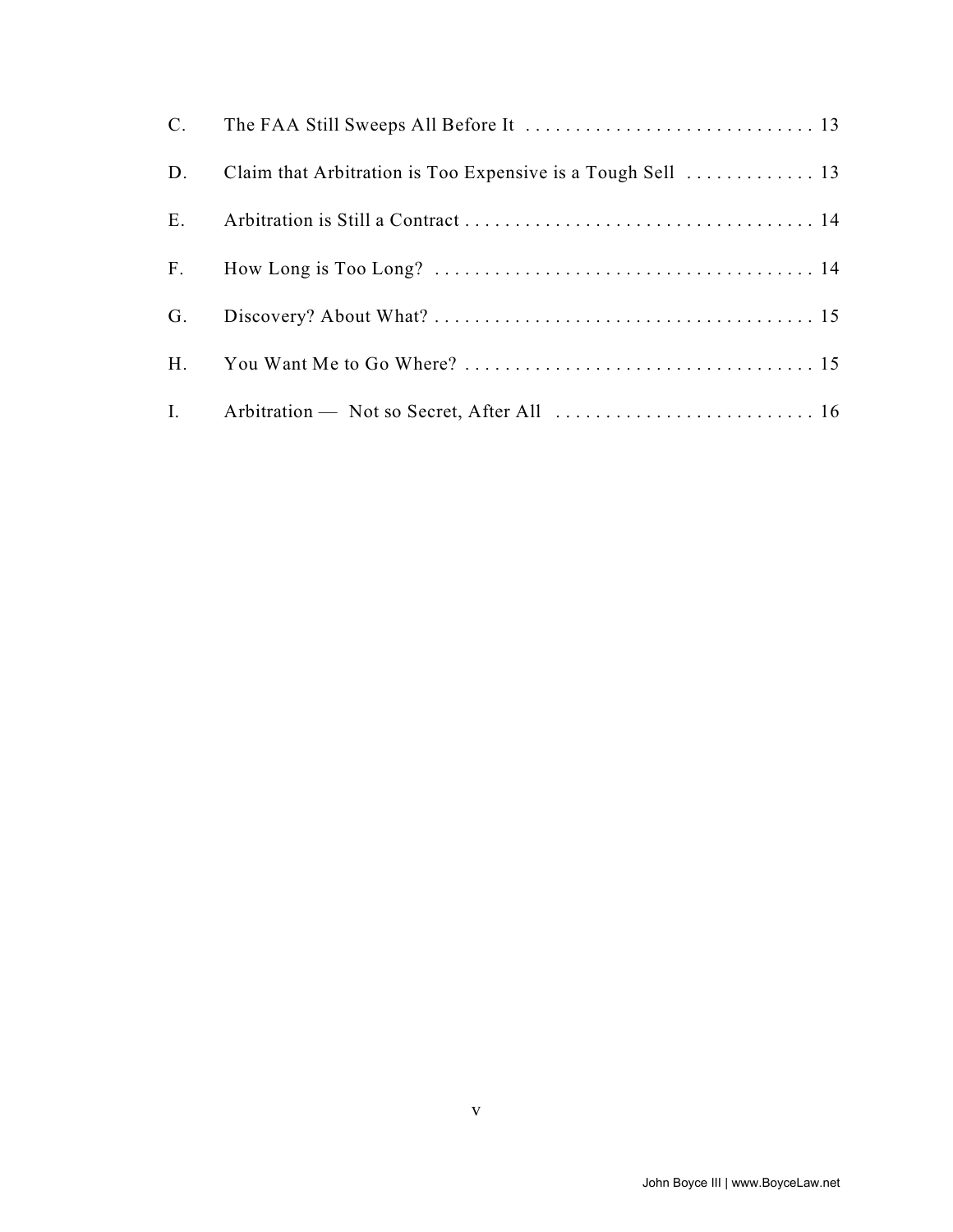#### I. Introduction

What follows is an overview of the significant cases discussing the law governing arbitration decided since January, 2008, in Texas state courts, the Fifth Circuit and the U.S. Supreme Court. It borders on understatement to say that arbitration and arbitration-related issues are a hot legal topic; in fact, few areas of the law are hotter. Given the volume of cases decided in each year, it is difficult to usefully discuss each of them, so rather than trying to cover every case this article will identify certain recurring themes, and show how recent important decisions reflect these themes.

One theme running through this year's cases is the increasing "transactionalization" of arbitration provisions. By this I mean an arbitration clause that once simply said "Disputes will be arbitrated through the AAA" now runs for an entire paragraph, containing fee schedules, limitations on available remedies and the like. Because arbitration provisions are regularly enforced, transactional lawyers who write them are both trying to anticipate issues that will arise and to guaranty the most "bang for the buck" for their clients, and so are generating increasingly complicated and sophisticated arbitration clauses. However, it is the poor litigator who has to use, explain and enforce these paragraphs.

There are several problems with such clauses. The first is their very complexity invites new and different legal challenges, challenges which seriously undermine two of the major advantages of arbitration, speed and privacy. The second, and perhaps in the long run more disturbing problem, is that these over-engineered arbitration clauses rob both the arbitrator and the parties of the flexibility to have their disputes heard quickly and cheaply. Taken to extremes (as lawyers are wont to do), such complexity and procedure may end up killing the goose that laid the golden egg, either pricing the arbitration of disputes out of the market or forcing a reaction against arbitration that will result in a serious narrowing of the scope of its reach.

Another theme, one which seems to run counter to the theme of transactionalization, is that the scope of review of an arbitration award is becoming more limited. *Hall Street Associates* limited the grounds on which a party can seek review of an arbitrator's award, and other courts are following suit. While the control parties try to impose on the process in the name of freedom of contract increases, at the same time parties find themselves running up against a statutory wall, one which limits as a matter of law the circumstances under which an award may be affirmed and turned into a judgment by a court.

There is also an increasing degree of conflict between the provisions of contractual arbitration agreements and the availability of statutory rights and remedies. Historically this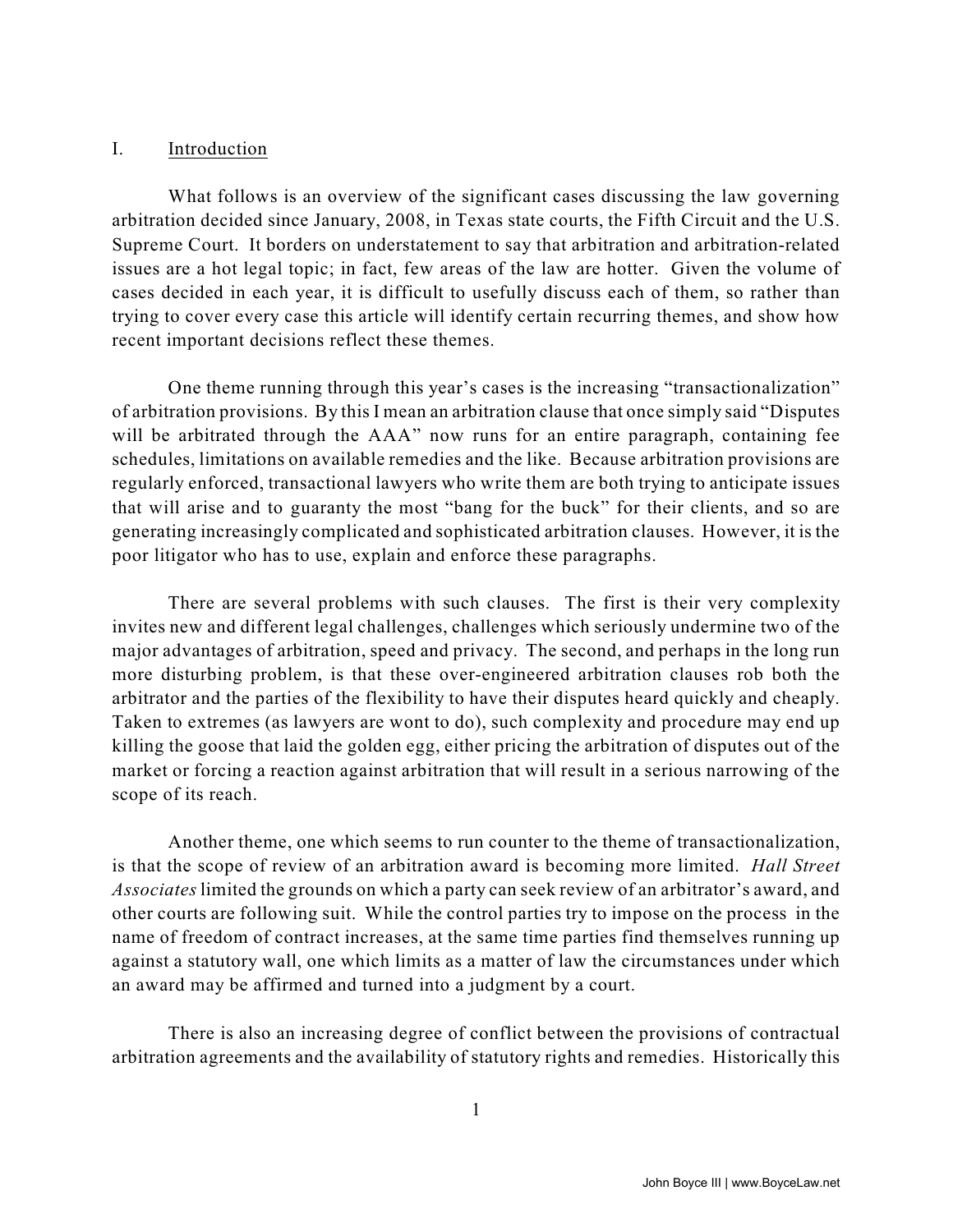was not an issue, as most arbitration provisions were contained in business contracts, and the disputes being arbitrated did not usually implicate any rights or remedies the Legislature had sought to guarantee by statute. Now that arbitration is widely invoked and used in employment, workers' compensation and consumer contexts, some of the limitations imposed by agreements to arbitrate clash with the protective provisions of various statutes. As we shall see, one particularly contentions area for such conflict involves class actions and class action waivers.

Finally, as a procedural matter, more and more cases are granting writs of mandamus to preclude the submission of a dispute to arbitration when some or all of the dispute is not actually arbitral. Although this gives rise to a certain symmetry (after all, parties who have unsuccessfully sought arbitration have been able to take interlocutory appeals or seek a writ of mandamus for years), this increasing resort to immediate litigation has a number of effects: it cheapens the "no adequate legal remedy" prong of mandamus, increases the amount and costs of litigation and increases the number of issues that are properly subject to litigation in court. However, in the opinion of the author, the worst part of these decisions is the proliferation of a series of "standardless standards," ones which allow mandamus but which do not really tell you when a court will grant mandamus and when it will not. This uncertainty, in turn, breeds more litigation, more expense and less efficiency, all of which are enemies of arbitration.

# II. *Hall Street Associates* : An End to Non-Statutory Grounds to Assail Arbitrator's Awards — Or Is It?

Certainly the most important recent decision in arbitration law, and the one likely to have the most direct impact on arbitration practice, is the U.S. Supreme Court's decision in *Hall Street Associates*.

## A. The Holding in *Hall Street Associates*

The precipitating facts of *Hall Street Associates* are fairly mundane: the parties had a dispute over a lease. *Hall Street Assoc., L.L.C. v. Mattel, Inc.*, U.S. , 128 S.Ct. 1396, 1400 (2008). The lease apparently did not contain an arbitration provision, but after some litigation in federal district court the parties proposed to submit their remaining disputes to arbitration. *Hall Street Assoc*., 128 S.Ct. at 1400. However, the agreement to arbitrate provided two extra-statutory grounds for review by the district court of the arbitrator's award, allowing it to vacate the award if the findings of fact are "not supported by substantial evidence" or if the conclusions of law are "erroneous." *Id.* at 1400-01. The arbitrator ruled in favor of the tenant, and the landlord sought review in the district court, arguing the arbitrator had misapplied the law. *Id.* at 1401. The court agreed, and sent the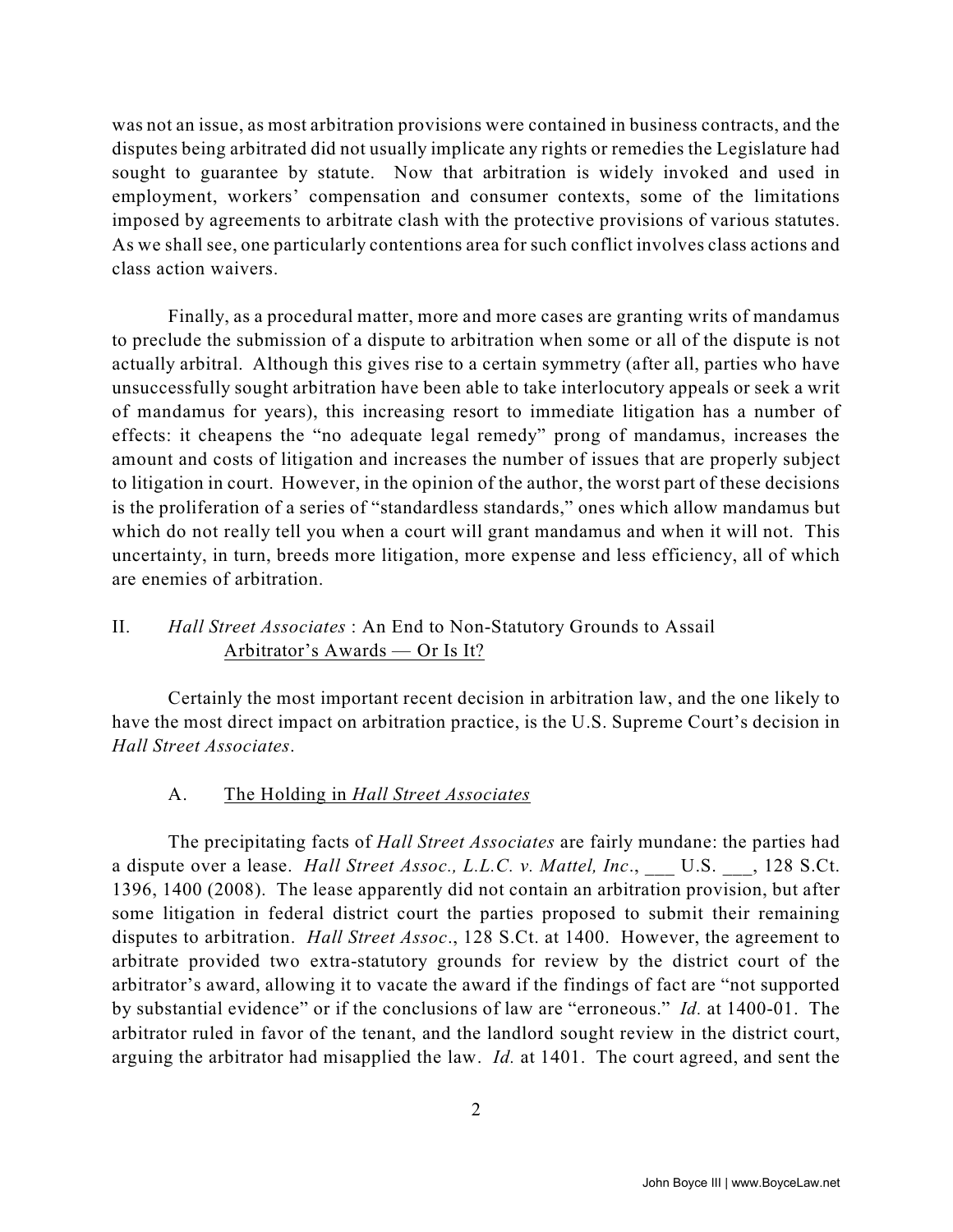matter back to the arbitrator. *Id.* The arbitrator then amended his decision to favor the landlord, and the tenant appealed. *Id.* Ultimately, the Supreme Court took the case in order to decide "whether the grounds for vacatur and modification provided by §§ 10 and 11 of the FAA are exclusive." *Id.* 

It found that they are. After reviewing the purpose and operation of the FAA, the Court noted that there was a split of authority as to whether the grounds set forth in the FAA for vacating or modifying an arbitration award were exclusive, or whether they could be supplemented by the agreement of the parties or common law. *Id.* at 1402-03. In deciding that the statutory grounds were exclusive, the Court distinguished its prior authorities that have been cited to support the conclusion that arbitral awards may be reviewed on grounds not named in the statute, such as manifest disregard for the law. *Id.* at 1403-04.

It then came to the heart of the opinion, rejecting the argument that because arbitration is a creature of contract the parties therefore have the right to contractually agree to what review of the award is allowed. It did so by rejecting the landlord's characterization of the issue as being one of freedom of contract, relying instead on general rules of statutory interpretation. *Id.* at 1404. According to the Court, statutes like the FAA which contain a fixed list of terms are to be interpreted to include only those things that fall within the ambit of the terms used, the rule of *ejusdem generis*. *Id.* at 1404-05. Moreover, it found the fact the FAA limits the power of a court to confirming the award "unless the award is vacated, modified, or corrected as prescribed in Sections 10 and 11 ..." also shows the enumerated grounds were intended to be the exclusive basis of allowing a court to do anything other than affirm an award. *Id.* at 1405. Its conclusion is that this narrow interpretation of the scope of review is in keeping with the general interest in making arbitration fast and inexpensive:

Instead of fighting the text, it makes more sense to see the three provisions, §§ 9-11, as substantiating a national policy favoring arbitration with just the limited review needed to maintain arbitration's essential virtue of resolving disputes straightaway. Any other reading opens the door to the full-bore legal and evidentiary appeals that can render informal arbitration merely a prelude to a more cumbersome and time-consuming judicial review process.

*Id.* (internal quotations omitted).

Finally, after finding the statutory grounds for assailing an arbitrator's award set out in the FAA are exclusive, the Supreme Court in *Hall Street Associates* (perhaps recognizing its decision could be read as prohibiting parties to contract for whatever kind of arbitration they wished) went on to say "we do not purport to say that they [the statutory grounds for review in the FAA] exclude more searching review based on authority outside the statute as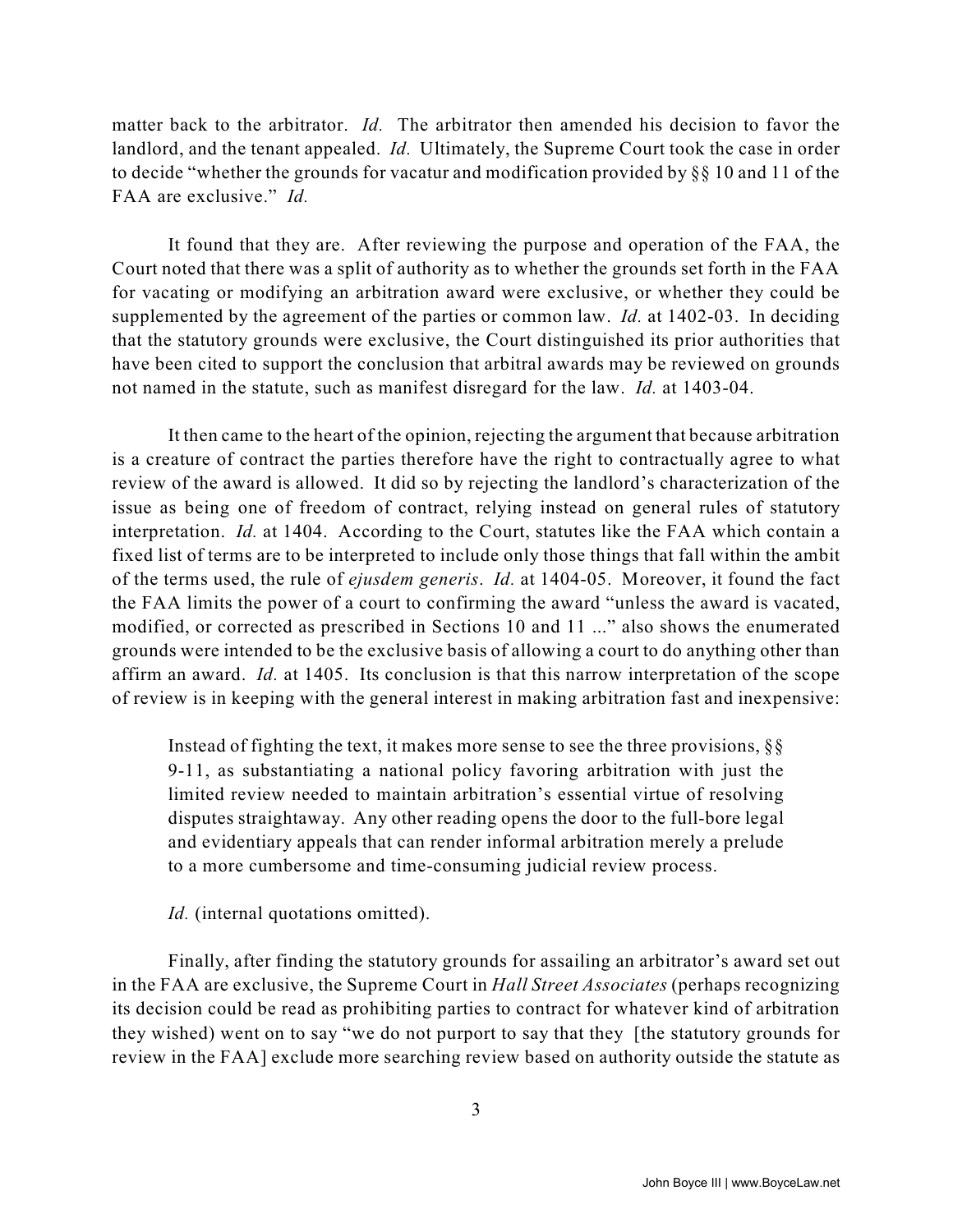well." *Hall Street Assoc*., 128 S.Ct. at 1406. It recognized that the FAA was "not the only way into court for parties wanting review of arbitration awards," and noting that state statutory and common law might provide for a different and more expansive scope of review. *Id.* 

# B. Cases Applying *Hall Street Associates*

As one would expect, lower courts have been quick to pick up the banner of *Hall Street Associates*, and the Fifth Circuit has (for a change) recently affirmed its intention to follow the Supreme Court's lead. *Citigroup Global Markets, Inc. v. Bacon*, 2009 WL 542780 (5th Cir. Mar. 5, 2009). Although the Texas Supreme Court has not yet spoken on the issue it likely will soon, and the intermediate Texas appellate courts have followed *Hall Street Associates*, both in cases where they are bound to do so, i.e., those involving the FAA, *see, e.g., Cameron Int'l Corp. v. Vetco Gray, Inc.*, 2009 WL 838177 at \* 8 (Tex. App. — Houston [14th Dist.] Mar. 31, 2009, n.p.h.) (mem. op.); *Chandler v. Ford Motor Credit*, 2009 WL 538401 at \* 3 (Tex. App. — San Antonio Mar. 4, 2009, no pet.) (mem. op.), as well as in those decided under the TAA. *Quinn v. NAFTA Traders, Inc*., 257 S.W.3d 795, 798-99 (Tex. App. — Dallas 2008, pet. granted) (holding the statutory grounds for challenging an arbitrator's award under the TAA are also exclusive).

# C. Questions Left Unanswered

The foregoing would seem to suggest that a fertile area of litigation of arbitration issues — whether, when and how courts may engage in more searching review of an award that allowed by statute — has been foreclosed. However, all is not lost (or won). While one door has been opened, the Court's vague reference to possible other grounds of review for an arbitrator's award may have opened a window. This raises several unanswered questions.

The first is when such review might be available. We now know the FAA limits the basis on which a court may review an arbitrator's award, and assume the Texas Supreme Court continues its federalization of Texas arbitration law and holds the same. Does this leave any other means for ensuring such review? Will the lack of such review have any effect on the prevalence of arbitration? Is this even a statutory question? — after all, both the FAA and the TAA really do little more than allow parties the option of turning the product of a private contractual agreement (the arbitrator's award) into the word of the state (an enforceable judgment).

Additionally, limiting the grounds for review may serve one important interest in arbitration — making the process less expensive — but it does a disservice to another, equally valid interest, allowing the parties to craft a contractual dispute resolution method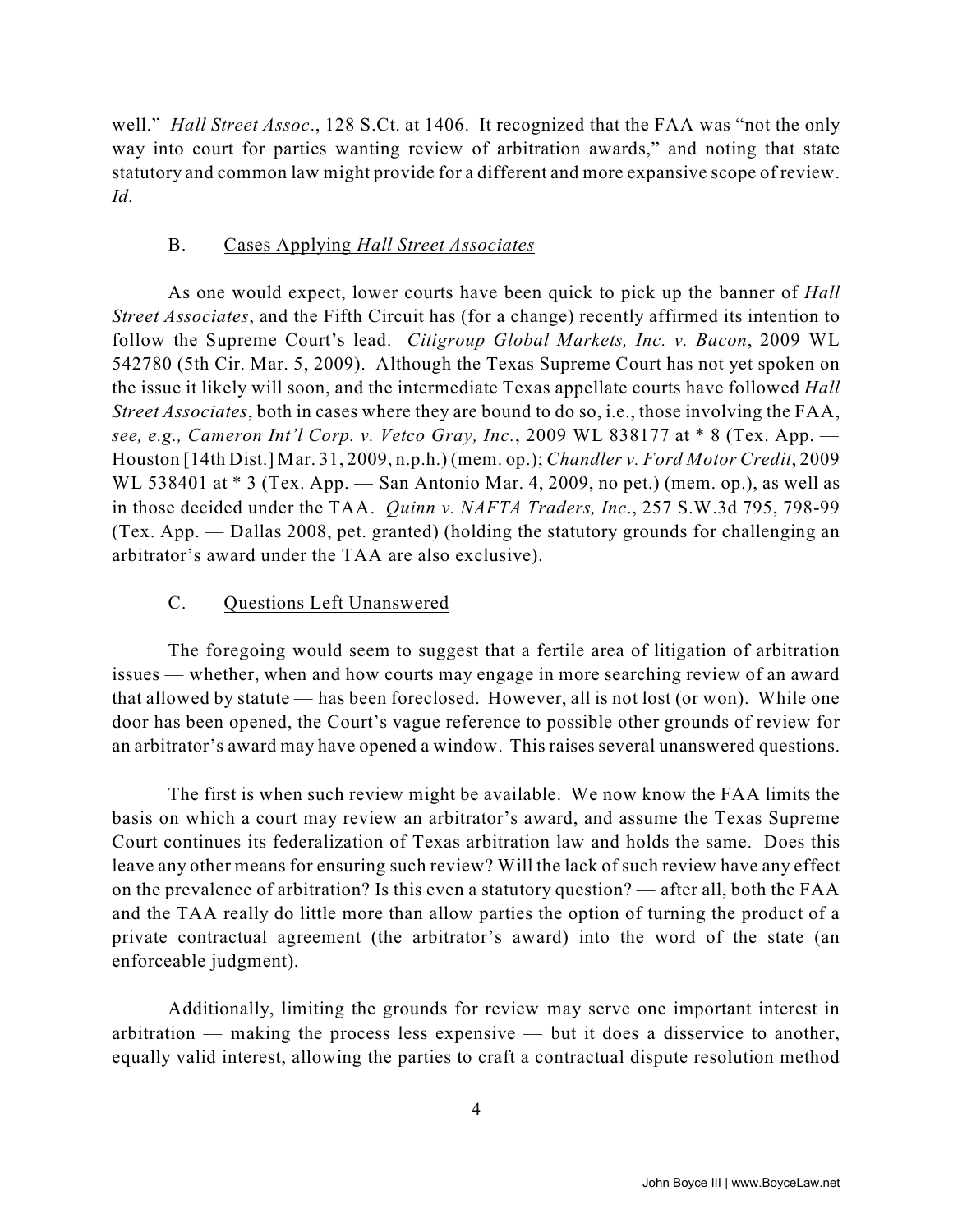they are willing to accept. The landlord in *Hall Street Associates* predicted limiting the scope of review would cause a flight from arbitration, *Hall Street Assoc*., 128 S.Ct. at 1406, and while this may or may not occur why is it that parties cannot contract for whatever standard of review they choose? If the issue is a close one or the case an important one, parties might well be unwilling to bet it all on one roll of the dice with an arbitrator who may make a mistake, knowing this mistake is essentially subject to no additional review. Will this result in a flight to the courts? Will is result in contractual arbitration review panels, or multiple levels of arbitral review? All of these questions remain unanswered.

Finally, beyond the question of whether and how parties can avoid the preclusive effects of the FAA, another question arises: wither public policy? Before *Hall Street Associates*, many cases recognized a non-statutory ground for vacating arbitration awards, that the award violates public policy. *See, e.g., Sarofim v. Trust Co. of the W*., 440 F.3d 213, 216 (5th Cir. 2006). Although narrowly construed, this exception provided a mechanism for courts to avoid having to enforce an award that did something courts should not do. Recent Fifth Circuit authority confirms the public policy exception is alive and well (albeit still narrowly construed), but the case addressing it did not involve the FAA. *Continental Airlines, Inc. v. Air Line Pilots Ass'n, Int'l*, 555 F.3d 399, 414-18 (5th Cir. 2009). So what happens the first time an arbitrator issues an award the party believes is contrary to public policy; can the aggrieved party complain? And, if not, does this place courts in the position of enforcing a provision of an award that violates the public policy established by Congress? We shall see.

#### III. *Perry Homes*: The Intersection of Arbitration and Politics

The decision of the Texas Supreme Court in *Perry Homes v. Cull* has received a great deal of press, little of it related to the arbitration issues presented in the case. Instead, the focus has been on Perry Homes, who it had paid, how much it had paid and what effect these payments would have on the decision. When the decision came down in favor of *Perry Homes*, many were outraged, with some drawing explicit connections between the Court now and the Court in the mid-1980's, when it was subject to the 60 Minutes piece "Justice for Sale." All of this hoopla obscures the fact that the actual decision in *Perry Homes* was probably correct.

#### A. The Path to the Supreme Court

Factually, the dispute involved a claim against a homebuilder for faulty construction. *Perry Homes v. Cull*, 258 S.W.3d 580, 584-85 (Tex. 2008). The homeowners sued, the home builder sought to compel arbitration, the homeowners resisted and no one sought to have the court rule on the matter. *Perry Homes*, 258 S.W.3d at 585. Meanwhile, "extensive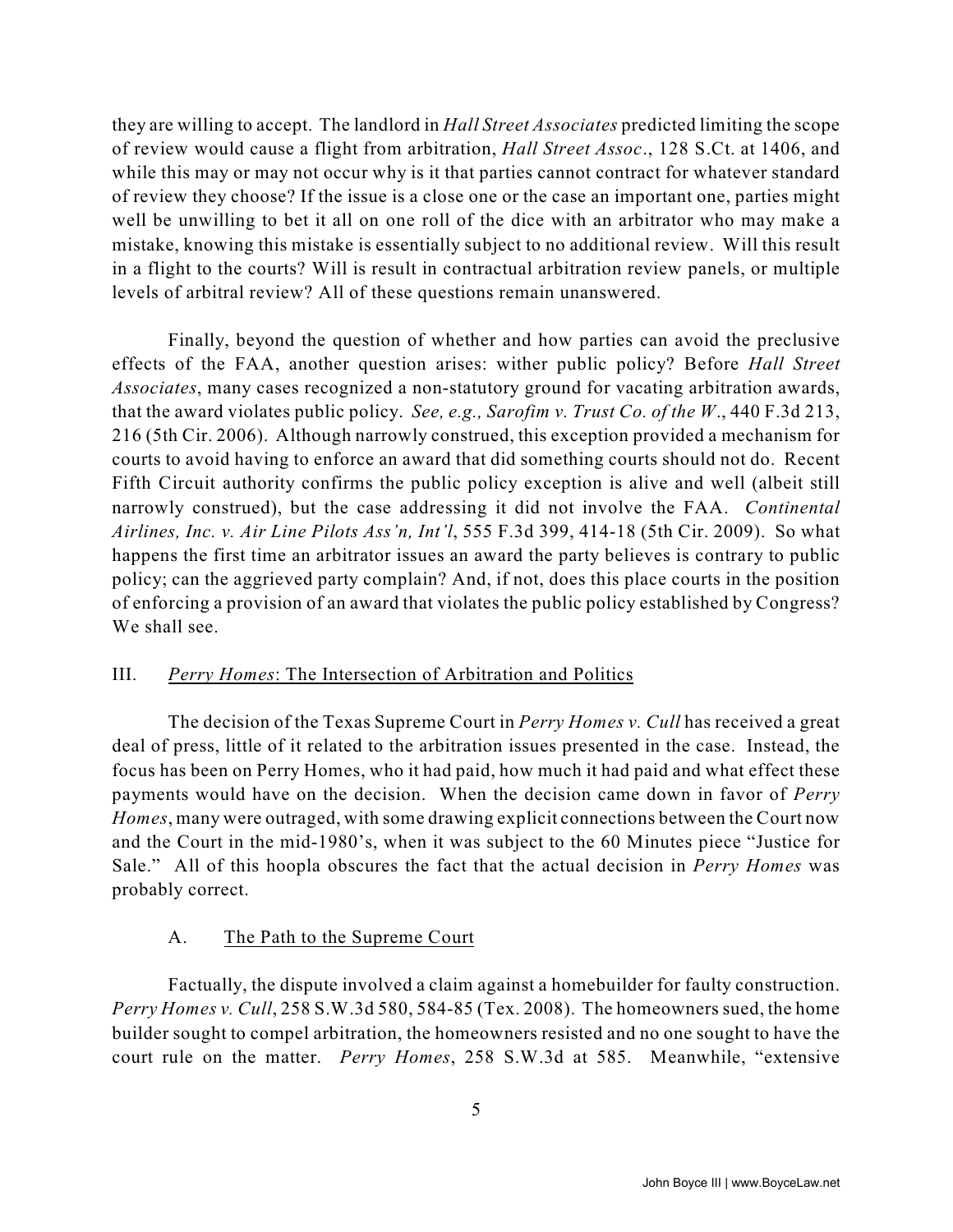discovery" was undertaken by the homeowners who, when trial was nigh, changed their minds and asked to be sent to the arbitrator. *Id.* Although the trial court questioned the propriety of this request, it ordered arbitration because it did not find the delay or the discovery had prejudiced the builder. *Id.*

The builder sought a writ of mandamus to vacate this referral to arbitration, but it was denied, *Id.*, the "traditionally" correct result because the builder had an adequate remedy by appeal.<sup>1</sup> The arbitrator then awarded the homeowners  $$800,000$ , and the builder moved to vacate the award on the grounds that arbitration should have been ordered after so much litigation. *Id.* The trial court affirmed the award, the appellate court affirmed the award with only minor modifications, and the Texas Supreme Court granted the builder's petition for review, *Id.*, affording Perry Homes an adequate legal remedy for its complaints.

#### B. The Decision in *Perry Homes*

The Court found the fact the builder had unsuccessfully argued it could not be sent to arbitration in a mandamus did not preclude the appellate review of its waiver claim, because the mandamus had been denied without a determination being made on the merits. *Id.* at 585-86. It then rejected the homeowner's argument, *a la Hall Street Associates*, that waiver was not a proper basis for setting aside an arbitrator's award, finding (reasonably enough) that the review of a decision to send a matter to the arbitrator was logically distinct from the review of the decision itself. *Id.* at 587. Finally, it addressed the central issue in the case, whether the homeowner's pre-arbitration litigation in court had waived the right to seek arbitration.

The Court found that it had. The question of whether litigation has waived the right to litigate is a question for the courts, *Id.* at 589, and so it asked whether the litigation process had been "substantially invoked." Beginning with the idea that the esteem courts feel for arbitration means there is a strong presumption against waiver, the Court nevertheless found the issue had to be decided on a case-by-case basis. *Id.* at 590-91. Relevant considerations in deciding whether waiver has occurred (drawn from cases inside and outside of Texas) are many, including: (1) whether the party seeking arbitration is the plaintiff (who filed in court) or the defendant (who was brought there); (2) the length of delay in seeking arbitration; (3) whether the movant knew of the arbitration clause; (4) how much of the work in the courtroom related to the merits rather than arbitrability or jurisdiction; (5) the time and expense incurred in litigating; (6) whether the movant sought or opposed arbitration earlier on; (7) whether affirmative claims were made or dispositive motions filed; (8) what

 $\frac{1}{1}$  It is not clear whether this was the basis of the court of appeals' decision to deny the requested mandamus.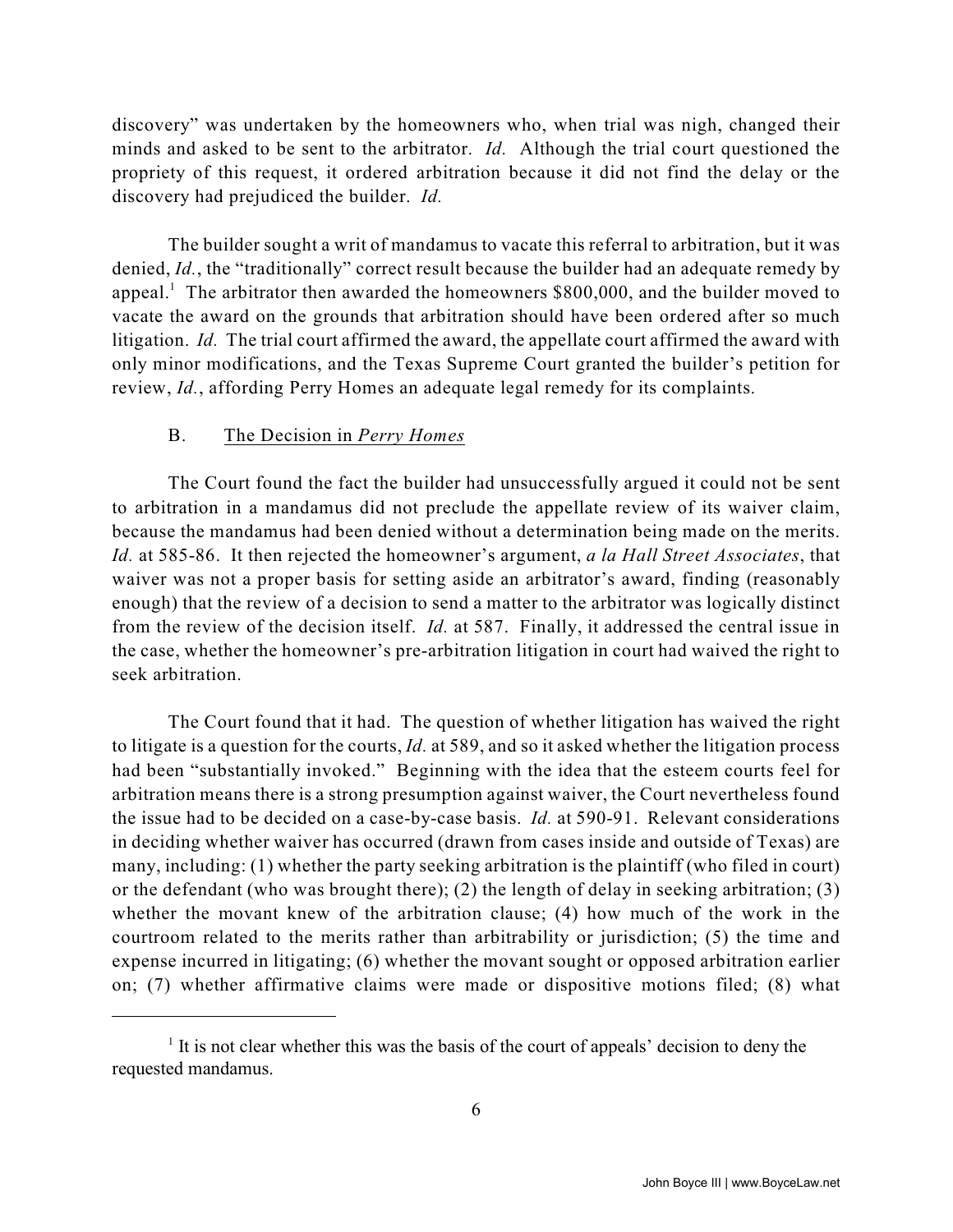discovery was done that would not be available in arbitration; (9) what court activity would be duplicated in the arbitration; and (10) when the case was to be tried. *Id.* at 591-92.

Turning to the merits, the Court began by declining the builder's request to find that proof of prejudice due to the litigation in court was not required to support a finding of waiver. *Id.* at 594-95. It then went on to detail all the homeowners had done in court, and found they substantially invoked the judicial process, giving particular weight to the inconsistent positions the homeowners had taken and the lateness of their request to arbitrate their claims. *Id.* at 595-97. Finally, it concluded that the homeowners had manipulated the litigation to their advantage, and this represented "the kind of inherent unfairness that constitutes prejudice under federal and state law." *Id.* at 597.

## C. Waiver as a Basis for Avoiding Arbitration

I suspect *Perry Homes* will be the final statement on waiver of the right to seek arbitration from the Supreme Court for some time. Although *Perry Homes* presented the prejudice issue "backwards" (because it is usually the plaintiff who seeks to avoid arbitration by pointing to what the defendant did in the trial court), it reiterates some well-settled themes in waiver cases, such as they are fact-dependant and fairness counts.

If the Court broke any new ground it was in its discussion of prejudice. Although prejudice has long been required to support the argument that a litigant has waived the right to seek arbitration, and the Court reaffirmed that this was the case. However, its holding appears to say that prejudice does not require showing any *specific* loss the party seeking arbitration has been made to bear, and that generalized unfairness stemming from the differences between litigation and arbitration may be enough. Does this announce a new "prejudice light" standard, one where manipulation of the litigation process is presumptively prejudicial? How would such a standard work in the more typical waiver case? Ultimately, the fact-dependent nature of this inquiry all but guarantees more litigation on waiver issues, albeit with a more developed list of factors courts should consider.

Of course, as a result of all of this, we must remember, in *Perry Homes* a case that began in court, was arbitrated, confirmed by the district court, appealed and reversed by the Texas Supreme Court must be tried on the merits in court once again.

#### IV. *Poly-America*: Denying Statutory Remedies is Unconscionable, Maybe

Of potentially much more importance as a case is the Texas Supreme Court's decision in *In re Poly-America, L.P.*, which brings to the fore the increasing tension between statutory remedies and arbitration agreements.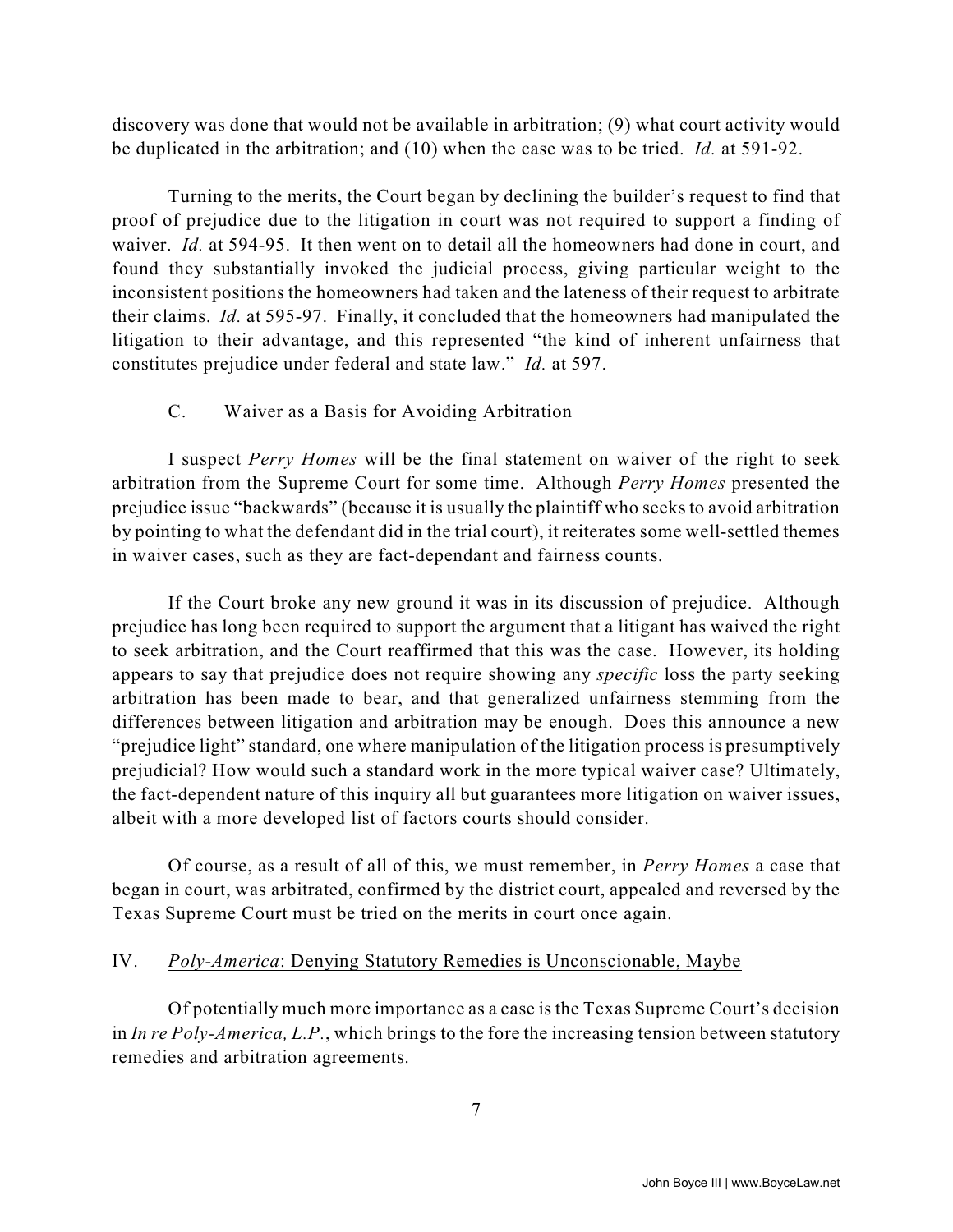#### A. The Path to the Supreme Court

Poly-America began as a retaliatory discharge case brought by an employee against his employer. *In re Poly-America, L.P.*, 262 S.W.3d 337, 343 (Tex. 2008) (orig. proceeding). The parties had agreed to arbitrate their disputes, and the arbitration agreement contained a number of specific provisions, including: (1) a one year limitations period on claims; (2) an agreement to split all fees and costs equally, with the employee's contribution capped at an amount equal to one month's gross pay; (3) severe limitations on discovery; and (4) strict limitations on damages which may be awarded, including no exemplary damages, no liquidated damages and no reinstatement. *Poly-America*, 262 S.W.3d at 344.

The employee sued and argued that the arbitration agreement was unconscionable and against public policy, and the employer sought to compel arbitration. *Id.* at 345. Arbitration was ordered, and the employee sought mandamus relief from the court of appeals. *Id.* It held the arbitration agreement's fee splitting and remedy limitations were unconscionable, and the employer then sought mandamus from the Texas Supreme Court. *Id.*

#### B. The Decision in *Poly-America*

Because the claims in the case were subject to the FAA, and the majority began by found courts were permitted (but not required) by the FAA to decide the merits of the arguments at issue by mandamus. *Id.* at 346-47. It then noted (as it always does) how favored arbitration is under federal law, but recognizes that as a contract the agreement to arbitrate is subject to state-law determinations on issues of unconscionability. *Id.* at 347-48. Under Texas state law, a contract to arbitrate is unconscionable if it is either so grossly onesided as to be unenforceable, or which are contrary to public policy. *Id.* at 348-49. In a context such as this one, where the arbitration agreement would affect statutory rights not to be fired for suffering a workplace injury, the agreement is valid if it "does not waive the substantive rights and remedies the statute affords and the arbitration procedure are fair," allowing the employee to "effectively vindicate his statutory rights." *Id.* at 349 (internal quotations omitted).

Turning to the issue presented under the facts, the Court began by recognizing the anti-retaliation provisions of the Workers' Compensation Act show there was a strong public policy against allowing employers to fire injured workers just for making a claim to compensation benefits, because otherwise employers could avoid both common law liability and the more limited responsibilities imposed on them by the workers' compensation system. *Id.* at 350-51. It then asked whether the limitations on damages available interfered with the employee's ability to vindicate the rights he otherwise had under state law. In finding that it did, the Court held that allowing the employer to limit the employee's right to recover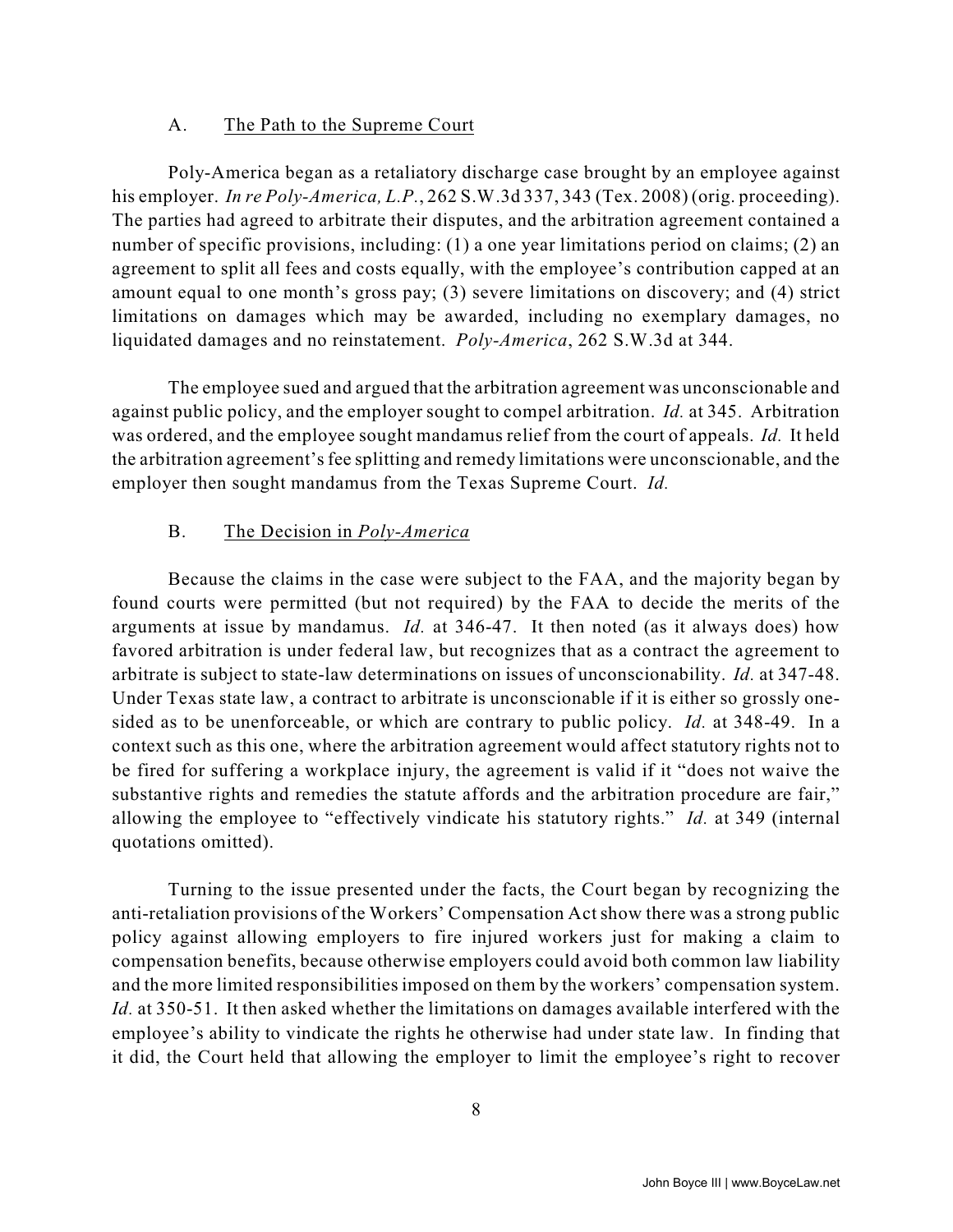exemplary damages for malicious wrongful discharge (which the Workers' Compensation Act would allow) "would undermine the deterrent purpose" of the law, and therefore was improper. *Id.* at 352-53.

However, the Court refused to find either the fee-splitting provision or the discovery limitations made the arbitration agreement unconscionable. Although for the record it decried the use of fee-splitting provisions in an attempt to deter potential claimants from making their claims, it found the evidence insufficient to allow it to conclude the fees were so high that the claimant could not pursue his claims. *Id.* at 356-57. With respect to the discovery limitations, it recognized such limitations might also have the effect of precluding a plaintiff from prevailing on a viable claim for lack of ability to prove what he has alleged, but it held it was too early to determine if this would happen to the claimant, and further noted that if it would the arbitrator had the power to set aside these limitations and fashion effective relief for the employee. *Id.* at 357-58.

Finally, the Court fashioned a remedy. The arbitration provision at issue had a severability clause. *Id.* at 359. Although some provisions of the agreement (the damage limitations) were unenforceable, and others (the fee-splitting provision and discovery limitations) could be unenforceable, the Court found that this clause would allow the offending provisions to be severed. *Id.* at 360. Because they could be severed, the trial court did not abuse its discretion in ordering the matter to arbitration, subject to the caveat that provisions of the agreement making it unconscionable would not be enforced. *Id.* at 360-61.

# C. A Fundamental Tension: Statutory Rights and Negotiated Agreements About Rights Available to the Parties

*Poly-America* is an excellent illustration of several of the themes and trends discussed above. The arbitration clause at issue is a very complex one, with all kinds of moving parts. These moving parts gave the claimant sufficient traction to mount a number of challenges to the clause, both specific (challenges to certain provisions) and in the aggregate (the sum of these provisions makes the entire clause invalid). Given that the matter went all the way to the Supreme Court, one may reasonably question whether the employer got its money's worth out of the clause, and whether these provisions will, in the end, actually save it any of the money or time it presumably expected when it wrote the clause.

So too is this a case where the courts heard a mandamus request when a litigant had been ordered to arbitration, requests that are becoming more and more common. The author believes that this is eroding the distinction between appeals as of right and the theoretically "extraordinary" relief mandamus represents. Perry Homes prevailed in a traditional appeal; why should *Poly-America* have been handled differently?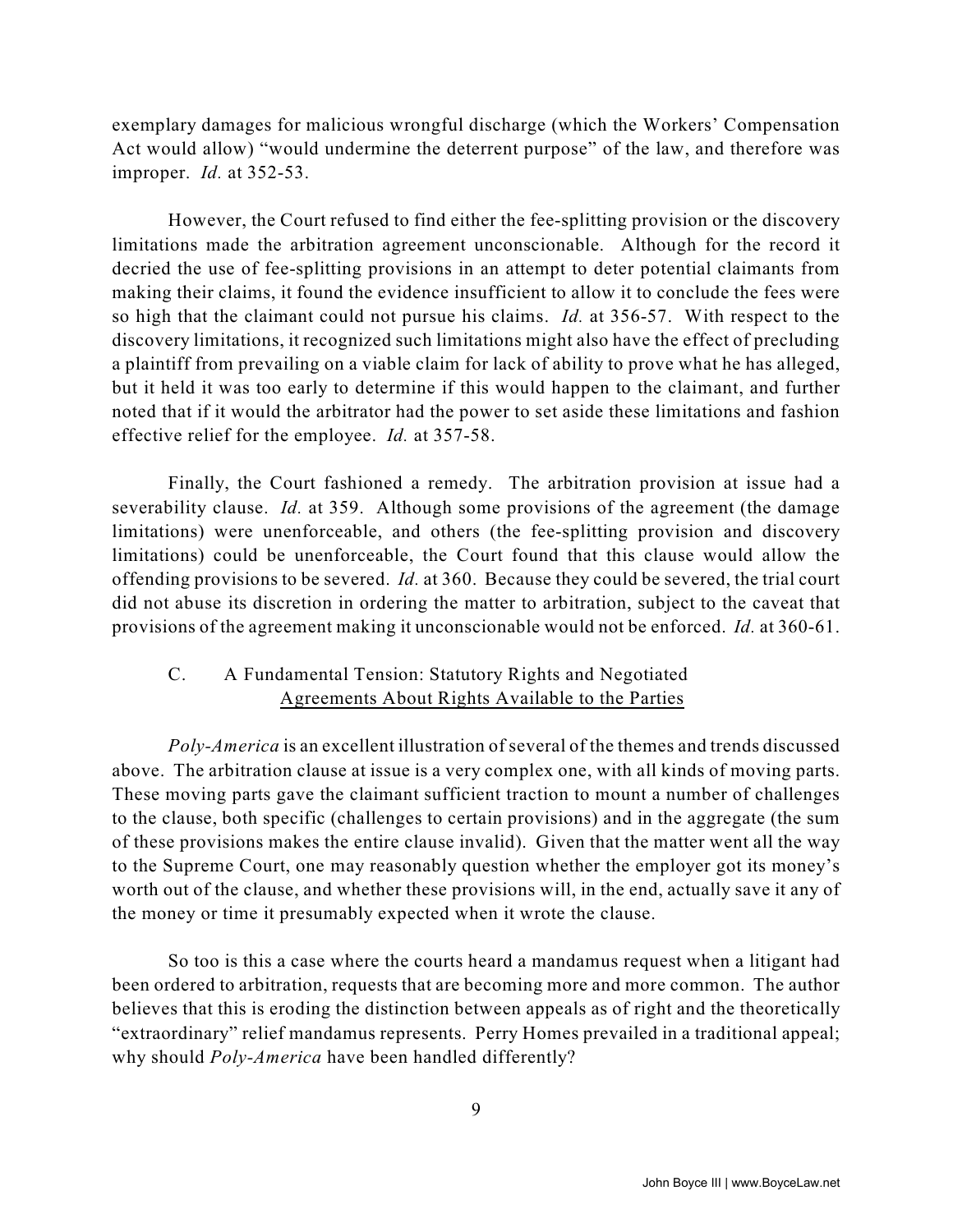Finally, the Court proved itself unwilling to allow parties, through an arbitration provision, to gut the statutory remedies the Legislature has crafted, remedies crafted to replace common law remedies in workplace injury cases. As we speak the Legislature is diligently working on a response to this portion of *Poly-America*, and it remains to be seen what (if anything) they will agree to do about it.

#### D. Intersection of Arbitrations and Class Actions

Echos of *Poly-America* are found in another case of which practitioners should take note, even though it was decided by the Second Circuit. The case addressing the intersection between arbitration, class action waivers and antitrust law, and arose out of a suit brought against a credit card issuer by the businesses who had agreed to accept its cards. *In re American Express Merchants' Litig.*, 554 F.3d 300, 304-05 (2nd Cir. 2009). The agreement between the parties contain: (1) an arbitration provision; and (2) a class action waiver, providing the only claims a claimant may pursue in arbitration are his own claims. *American Express Merchants' Litig.*, 554 F.3d at 305-07. The dispute broadly faulted AmEx for requiring merchants to accept all of the cards it issued cards (be they charge cards or credit cards) while charging them a high per transaction charge for the privilege that might be justified if the cards were charge cards, but not if they were mere credit cards. *Id.* at 307-08.<sup>2</sup> According to the merchants, this requirement created an illegal tying arrangement, violating federal antitrust law. *Id.* at 308.

In addressing the issue, the court discussed, at length, class action waivers in an arbitration context, but ultimately decided it could not be enforced in the case before it. *Id.* at 310-20. It noted that such provisions have been enforced in other courts, but that whether such clauses are a good idea and should be permitted is a matter of considerable debate. *Id.* at 301-04. In the case before it, the court was very strongly impressed by the opinion of an economist, who opined that the cost of pursuing individual anti-trust suits would be costprohibitive to plaintiffs. *Id.* at 316-18. However, rather than merely deciding the excessive cost made the "no class action" provision of the agreement procedurally unconscionable, the court went further, holding that because the effect of the provision was to effectively immunize a business from federal anti-trust laws it could not be enforced. *Id.* at 319-20.

Again, as was the case in *Poly-America*, a court refused to enforce an otherwise clear

 $2^2$  According to the decision, a charge card is a means of deferred payment that must be settled in full every month, whereas a credit card is an instrument for making a loan that does not necessarily have to be settled in full every month. The perception is that holders of charge cards were a higher class of customer than holders of credit cards, and therefore more desirable to merchants, and for whom a higher fee could reasonably be charged. *Id.*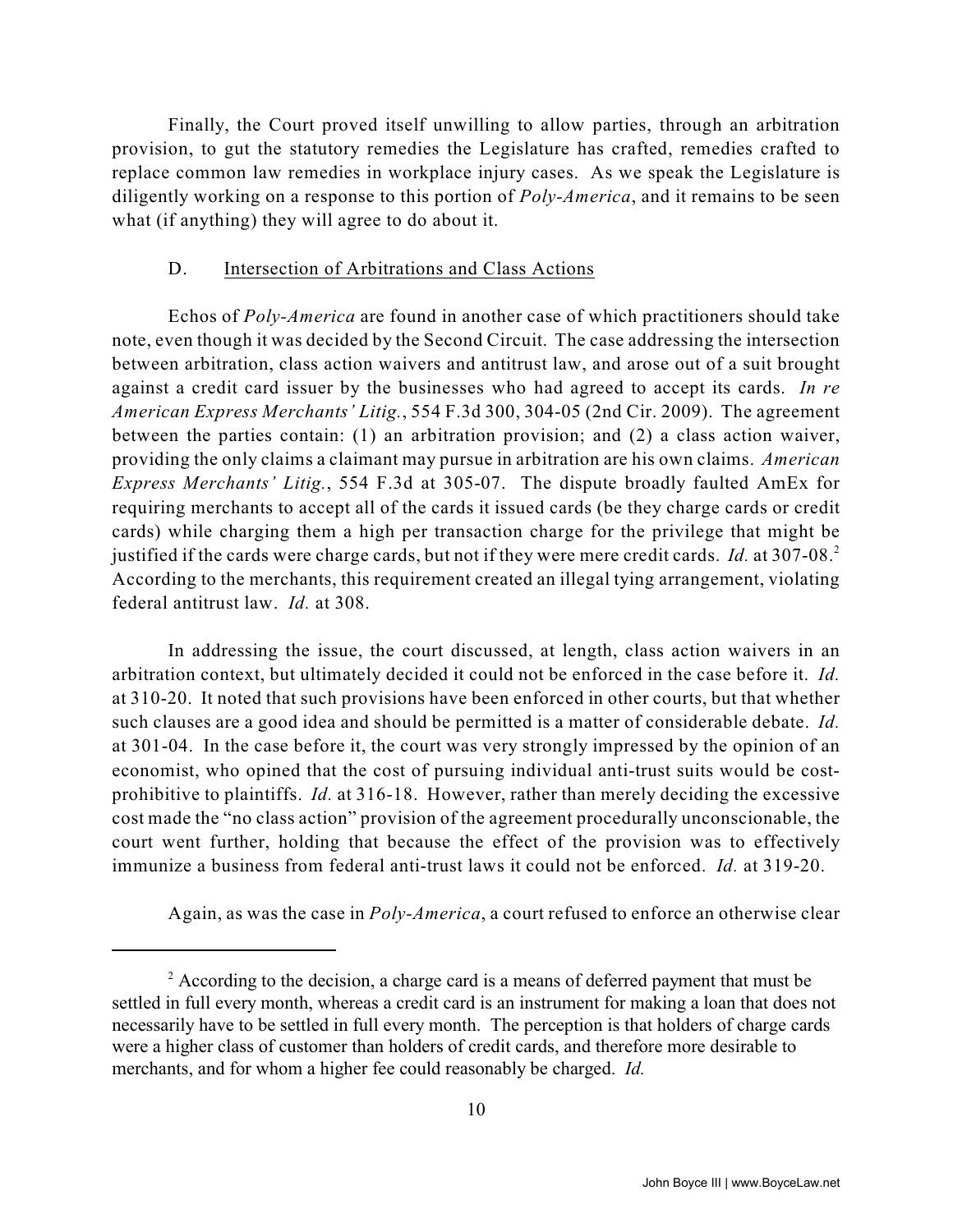provision of an arbitration agreement because it found the agreement would effectively deny the claimant an important right guaranteed by statute. Given the size of the issue, and the importance of arbitration, this may be a case the U.S. Supreme Court will agree to hear.

#### V. Non-Signatories: Increasingly Bound by Arbitration Agreements

Continuing a trend which has been ongoing for several years, the scope of who is bound by an arbitration agreement has also been clarified, with even more people who did not sign being bound. Two recent cases from the Texas Supreme Court reinforce this point.

The first case involves claims brought against a brokerage firm by an employee it had fired, allegedly for refusing to conceal another trader's fraudulent "churning" of customer accounts. *In re NEXT Fin. Gp., Inc.*, 271 S.W.3d 263, 265-66 (Tex. 2008) (per curiam) (orig. proceeding). The employee, who as a condition of employment was licensed by the National Association of Securities Dealers (now FINRA), had signed a NASD document binding him to arbitrate all claims under NASD rules, although his employer had not itself signed the agreement. *NEXT Fin. Gp.*, 271 S.W.3d at 265. His firm moved to have his suit against it arbitrated, and the Supreme Court held his claims against this non-signatory had to be arbitrated, because his employer was a third-party beneficiary of the employee's contract with NASD. *Id.* at 267.

The second, more recent case involved a wrongful death suit, and the Court found the parents and children of an employee who was killed at work, and who had signed an agreement to arbitrate his claims under an "occupational injury plan" (offered in lieu of workers' compensation) were bound to arbitrate their claims against the employer. *In re Labatt Food Svc., L.P.*, 52 Tex. Sup. Ct. J. 352, 2009 WL 353524 at \* 2-4 (Feb. 13, 2009). In reaching this conclusion, it rejected the claim that wrongful death beneficiaries (whose claims depend on the statutes creating a wrongful death claim) should be treated differently than others, because the claims they assert actually belong to them, not to the decedent, finding that the derivative nature of the claims (i.e., no death of the employee = no wrongful death claims for statutory beneficiaries) means they are bound by the decedent's agreement to arbitrate. *Labatt Food Svc.* at \* 5-6. It also rejected the claim that a provision of the agreement, which required the family of the dead employee to indemnify the employer for claims for death due to occupational causes made other than pursuant to the plan, was an invalid pre-injury waiver of claims the Labor Code did not allow to be waived, finding the challenge (which claimed the contract as a whole, rather than the arbitration clause itself, was unconscionable and therefore unenforceable was one for the arbitrator). *Id.* at \* 6-8.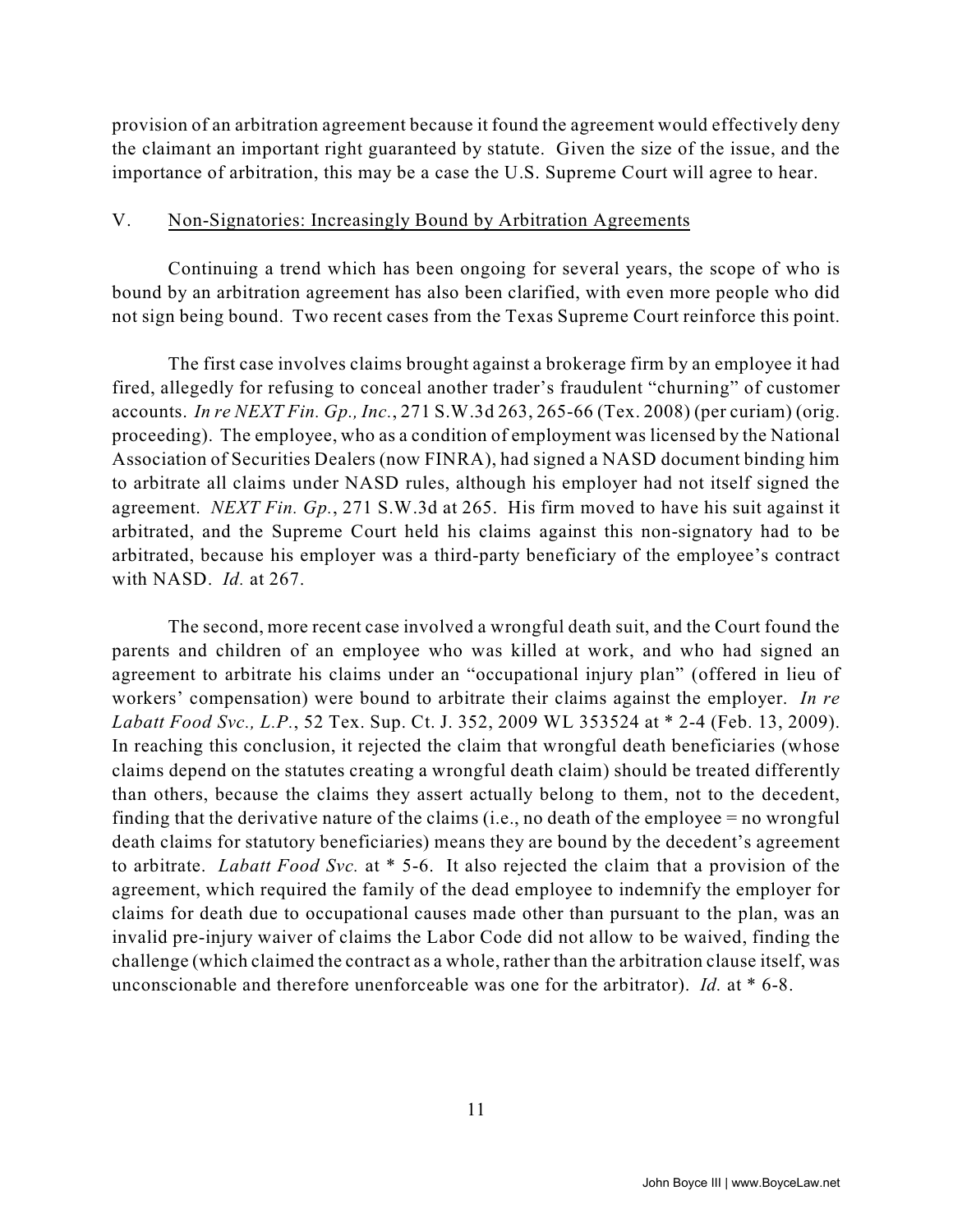#### VI. Other Issues

Finally, there are a series of less seminal cases decided in the last year that nevertheless are interesting, or which highlight some particular facet of appellate practice.

#### A. The Overview

Every year also seems to see a case which really does not say anything new, but which is a notably lucid explanation of current law. This year, that case is *In re Green Tree Servicing, LLC*, 275 S.W.3d 592 (Tex. App. — Texarkana 2008, orig. proceeding). In *Green Tree Servicing*, the Texarkana Court of Appeals laid out general statements of law regarding: (1) the enforceability of arbitration clauses; (2) the scope of the FAA; (3) when mandamus is available to a party denied arbitration under a contract subject to the FAA: (4) when a party waives its right to seek arbitration by litigating; (5) when such a contract is procedurally unconscionable; and (6) when such a contract is substantively unconscionable. *Green Tree Servicing*, 275 S.W.3d at 598-604. If you have a case involving any of these issues, and need a good general overview to provide the court, you might start by looking at *Green Tree Servicing*.

#### B. The Oddball

Similarly, even year seems to bring a case that presents an entirely new issue, one never seen in Texas before. This year that case is *Roehers v. FSI Hldgs., Inc*., 246 S.W.3d 796 (Tex. App. — Dallas 2008, pet. denied), which involved (of all things) the claim that the party administrating the arbitration committed an error that requires vacation of the award. Factually, the case was pending with the AAA, and required three arbitrators. *Roehers*, 246 S.W.3d at 801-02. The AAA disqualified the arbitrator chosen by the appellants on grounds of partiality. *Id.* The panel then decided the case, with one of its members indicating it would have made a fee award to the appellants, i.e., the decision was not unanimous. *Id.* at 802. In court, the appellants argued that the award was subject to being vacated because the panel exceeded its powers, an argument in turn based on the claim the AAA's failure to allow them to choose the arbitrator they wanted violated the terms of the arbitration agreement. Id. at 806. According to the Appellants, their inability to choose the person they want resulted in a dis-empowered arbitration panel, one with no power to act. *Id.*

Although the Court ultimately concluded the AAA had the power to disqualify a partial arbitrator because all three members of the panel were required to be impartial, *Id.* at 807-09, this case represents the first time of which the author is aware in Texas of a party seeking to vacate an arbitration award because of something the party administering the arbitration did or did not do. As a practical matter *Roehers* might well be a one-off, because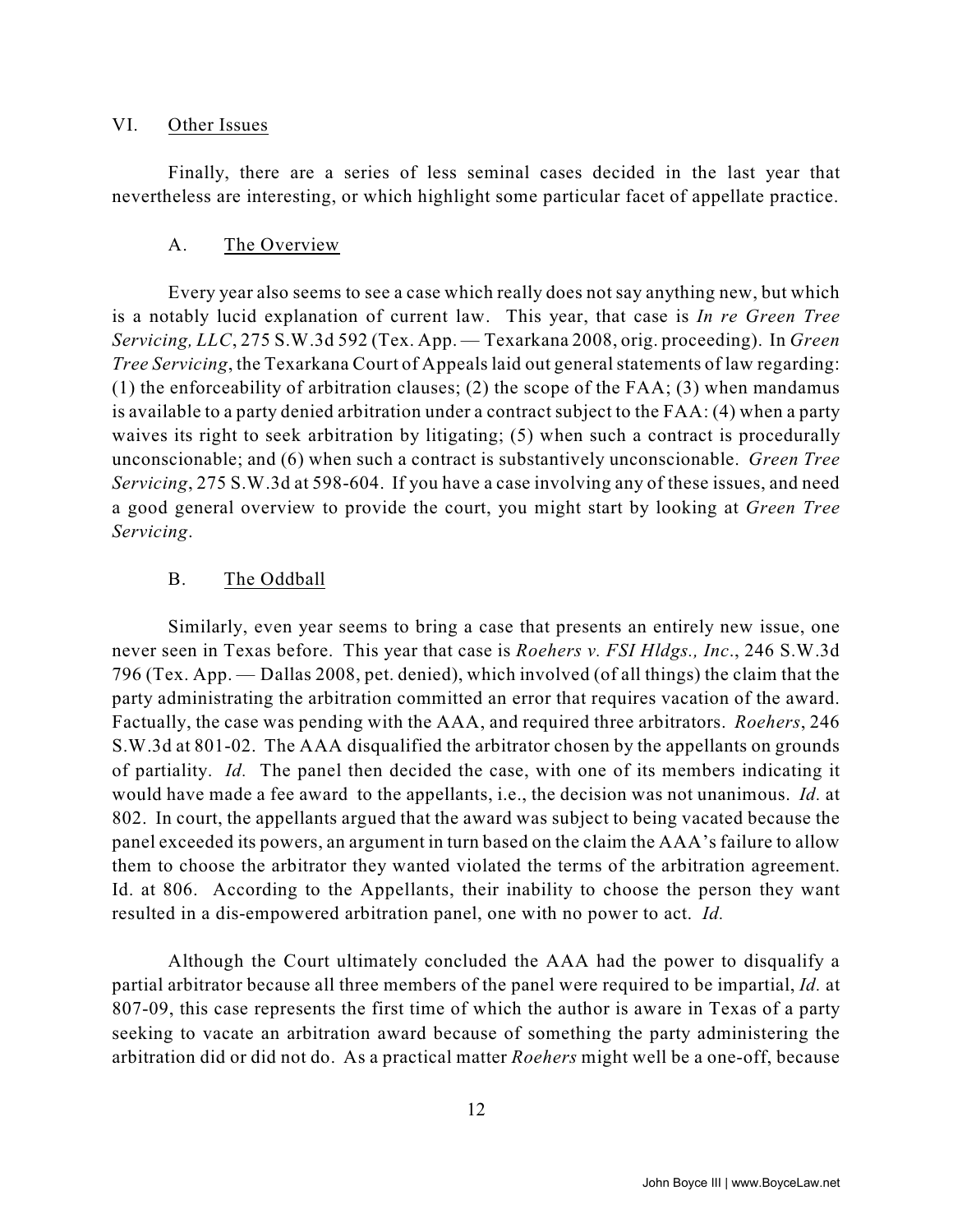of all the things an arbitration administrator does, very few things will even arguably affect the composition and integrity of the panel, as so it is probably difficult for the AAA to make come kind of mistake that would cause the resulting award to be subject to vacature.

### C. The FAA Still Sweeps All Before It

As if it were necessary, the Supreme Court has once again reminded us that the preemptive scope of the FAA is considerable, at least if the contract involving the claim to be arbitrated affects interstate commerce. The case involved a contract for Alex E. Ferrer, who appears on television deciding cases as "Judge Alex." *Preston v. Ferrer*, \_\_\_ U.S. \_\_\_, 128 S.Ct. 978, 981-82 (2008). The contracts was supposedly subject to the California Talent <sup>3</sup> Agency Act, which supposedly vested the California Labor Commissioner with exclusive jurisdiction to hear the dispute. *Preston*, 128 S.Ct. at 982. A suit challenging this authority went up through the courts in California, and thence to the Supreme Court. The Supreme Court held that, California law notwithstanding, the FAA superceded state laws which purported to lodge primary jurisdiction in a forum other than the agreed arbitral one. *Id.* at 983-87.

## D. Claim that Arbitration is Too Expensive is a Tough Sell

As with the Supreme Court did in *Poly-America*, courts are very reluctant to find that an arbitration agreement is substantively unconscionable because it requires a claimant to pay so much in fees and expenses that it, as a practical matter, precludes the assertion of the claim.

For example, in a case where the arbitration was to occur before a three-member panel in Boston "in accordance with the commercial arbitration rules of the American Arbitration Association," the claimant's lawyer submitted an affidavit claiming that the costs associated with pursuing the claim through the AAA would total approximately \$35,000, an amount the claimant could not afford. *Aspen Tech., Inc. v. Shasha*, 253 S.W.3d 857, 864 (Tex. App. — Houston [14th Dist.] 2008, orig. proceeding and no pet.). On appeal, the court found this evidence was insufficient to show the claim was too expensive to pursue. *Aspen Tech*., 253 S.W.3d at 864. In reaching this conclusion, it held: (1) the fact the agreement required the arbitration to occur under AAA rules did not mean it had to be done through the AAA, and so the cost of having the matter heard before the AAA proved nothing; and (2) even if it was

<sup>&</sup>lt;sup>3</sup> As an aside, I wonder who really watches the judge shows? I also wonder if their enjoyment would be affected by the fact that the "judge" (who is really acting as an arbitrator, for the entertainment of the audience) had to go to the Supreme Court to get the arbitration provision of his own contract clarified?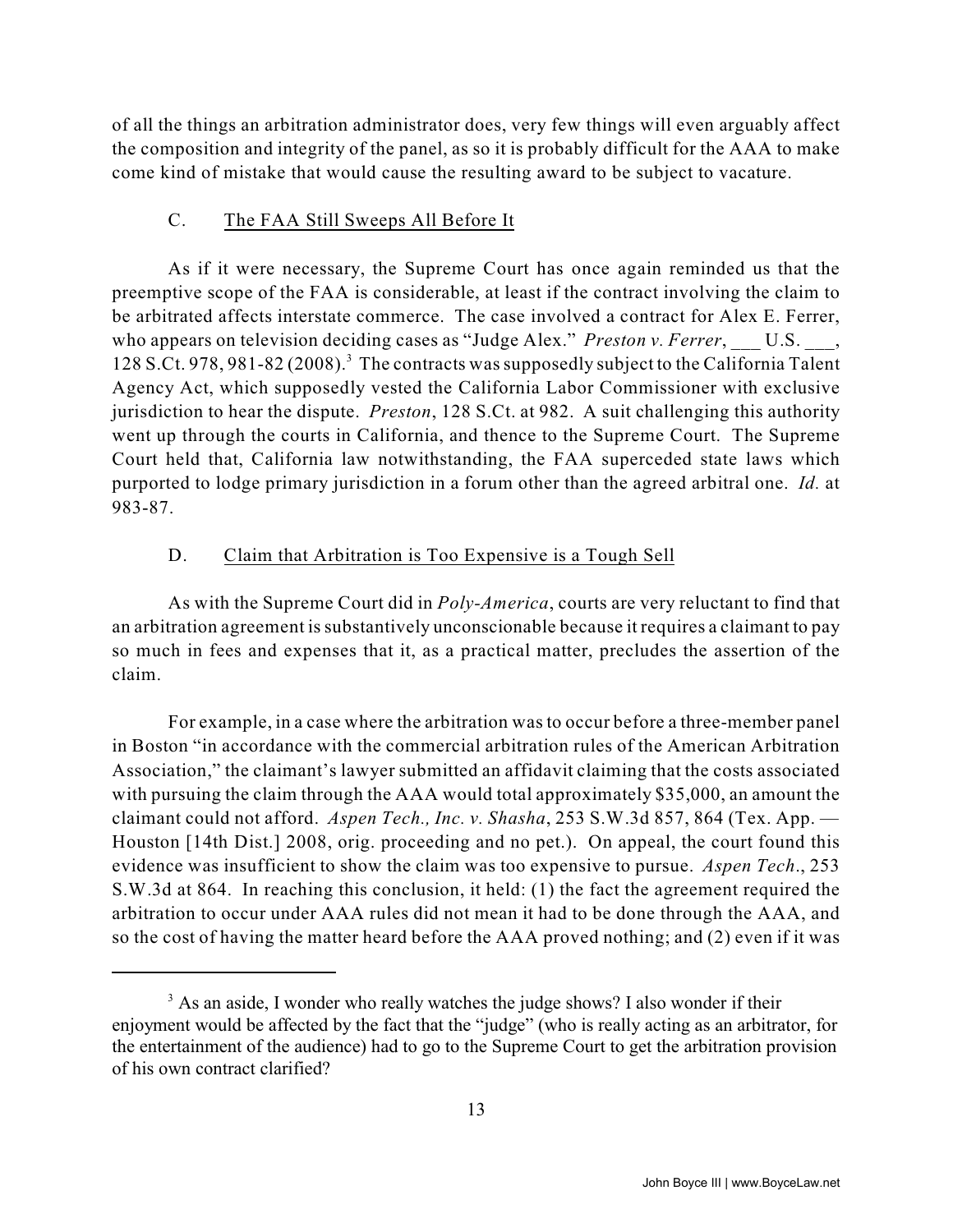tried before the AAA, its rules allow the panel to apportion costs as it sees fit. *Id.* at 864-65. Putting aside for a minute the question of whether the fact a claimant could theoretically recover his fees if he wins shows anything about whether he can afford to pay the fees in the first instance, *Aspen Technology* is a good illustration of the lengths to which courts are willing to go to avoid finding an arbitration agreement is substantively unconscionable on cost grounds.

## E. Arbitration is Still a Contract

Because arbitration is a creature of contract, general rules governing contract interpretation still apply. This means, for example, that a provision of an arbitration agreement which provides that judicial proceedings by a party does not affect the party's right to arbitrate is not necessarily binding. *Haddock v. Quinn*, 2009 WL 485710 at \* 12 (Tex. App. — Fort Worth Feb. 26, 2009, orig. proceeding and n.p.h.) (not yet released for publication). This is for two reasons: (1) such a provision is usually understood to allow a party to seek a provisional or interim remedy in court (such as an injunction to preserve the status quo), not to mean that no amount of litigation may waive the right to seek arbitration, *Haddock* at \* 12; and (2) a provision against waiver found in a contract may itself be waived by conduct (just like any other provision of a contact), *Guzman v. Ugly Duckling Car Sales of Tex., L.L.P.*, 63 S.W.3d 522, 528 (Tex. App. — San Antonio 2001, pet. denied), which in turn means a provision saying litigation does not result in waiver of the right to seek arbitration may be waived if the litigation would otherwise support a waiver argument.

Similarly, because the scope of the agreement to arbitrate is contractual, the parties may have agreed to arbitrate some claims but not others. Although the typical "all claims arising from ... in tort or contract" arbitration clause will usually sweep broadly enough to cover all claims, what if the clause allows the court to say with "positive assurance" that the claim is not subject to arbitration? The answer is some claims will be arbitrated, while others can be tried. *Wee Tots Pediatrics, P.A. v. Morohunfola*, 268 S.W.3d 784, 791-92 (Tex. App. — Fort Worth 2008, orig. proceeding and no pet.) (arbitration agreement specifically permitted employer to pursue claim for injunctive relief to prevent competition and disclosure of confidential information; clear language of clause excepted such claims from requirement that remainder of claims be arbitrated).

# F. How Long is Too Long?

Lest we forget, arbitration is supposed to be quick. So what happens when you receive an arbitration award, but fail to argue that it is incomplete or that it requires some reinterpretation by the panel who made it for seven years? Although the court facing this issue expressed some skepticism whether the relief sought (remand to the arbitration panel)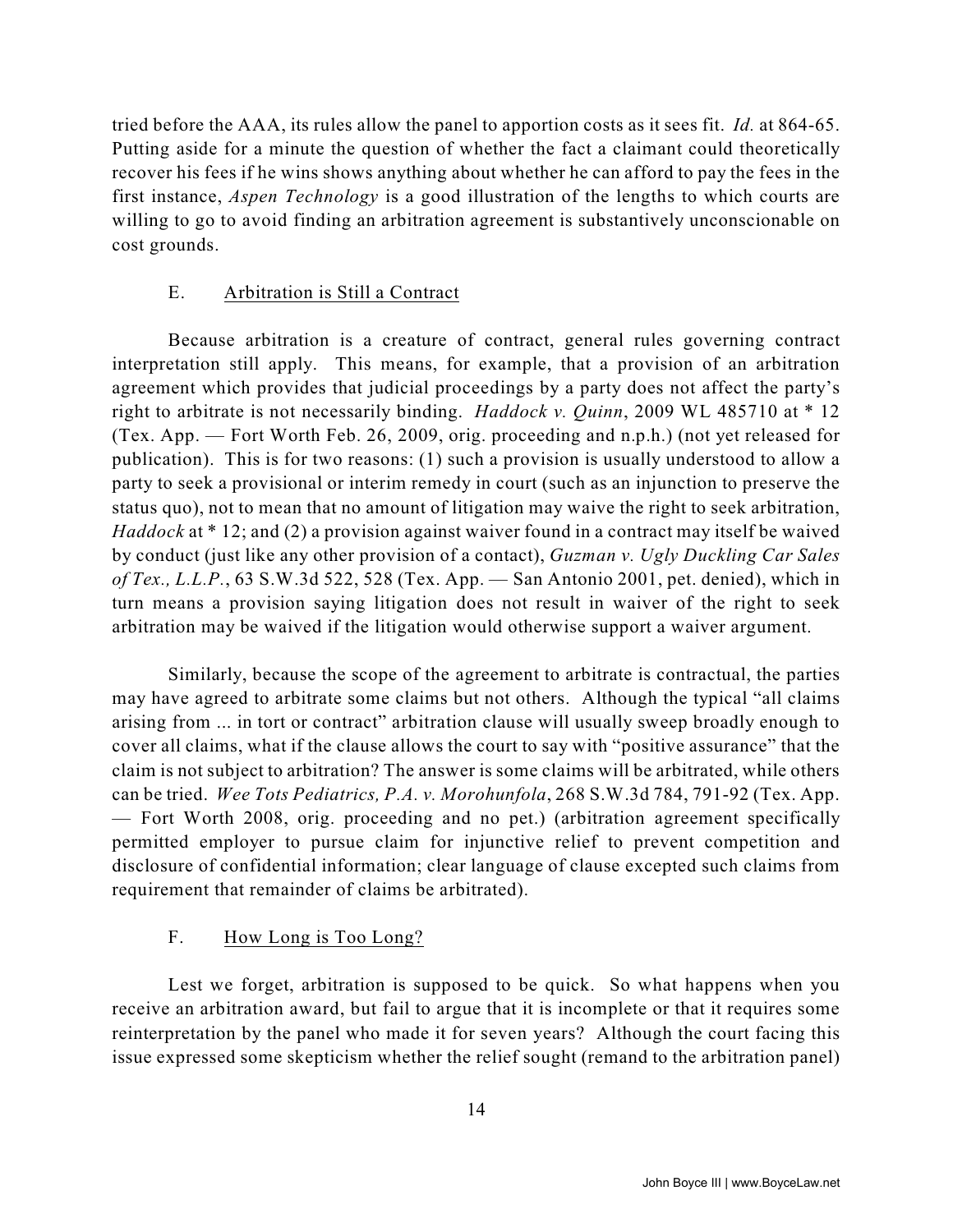was even available, it did not decide the issue. Instead, the answer appears to be you lose any right you might have had to have the issue considered by the original panel who made the award. *In re Akin, Gump, Strauss, Hauer & Feld, LLP*, 252 S.W.3d 480, 491-95 (Tex. App. — Houston [14th Dist.] 2008, orig. proceeding). A good rule of thumb: if there is a significant chance that one or more of the members of your arbitration panel has died of old age before you request some kind of relief, you have waited too long.

## G. Discovery? About What?

In most cases, requests that a matter be sent to arbitration do not raise significant evidentiary issues: you cite the petition to show the relief sought, the arbitration clause to show what is covered, and ask to be sent to an arbitrator. However, in those cases where discovery may be necessary to determine whether a given claim does or does not fall within the ambit of a given arbitration clause, courts do not abuse their discretion in allowing such discovery, at least if it is targeted to the arbitration issue and not to the merits of the claims. *Houston Pipe Line Co. v. O'Connor & Hewitt, Ltd.*, 269 S.W.3d 90, 99-100 (Tex. App. — Corpus Christi 2008, orig. proceeding and pet. filed) (mand. filed)<sup>4</sup> (discovery permitted because claim was based on assertions of price manipulation made in a published article, and plaintiffs did not have sufficient information to determine whether the claims were true). Despite this, do not look for the regular allowance of discovery in support of or opposition to a motion to compel arbitration.

## H. You Want Me to Go Where?

Nor is the issue in a dispute over arbitration always whether to arbitrate or to litigate, but rather where everything is going to happen. This is illustrated by a case from Houston, which on its face presented a quotidian dispute between an oil company and its engineering subcontractor. *ODL Svcs., Inc. v. Conocophillips Co.*, 264 S.W.3d 399, 403-04 (Tex. App. — Houston [1st Dist.] 2008, orig. proceeding and no pet.). The subcontractor demanded arbitration, and the oil company filed a declaratory judgment suit seeking a declaration that the matter was not subject to being arbitrated and an injunction against allowing the arbitration to proceed. *ODL Svcs*., 264 S.W.3d at 406-07. Although not highlighted by either party or the court, the real dispute seems to have one of jurisdiction and venue: if not arbitrated in Houston, the claim would be against a Venezuelan subsidiary of the oil company for work done in Venezuela, and therefore probably would have to be submitted to the courts of Venezuela. Id. at 405-09. *ODL Services* does, however, contain a good discussion of the law governing who decides issues of arbitrability, the court or the arbitrator.

<sup>&</sup>lt;sup>4</sup> This may be the single most complex case history the author has ever seen.